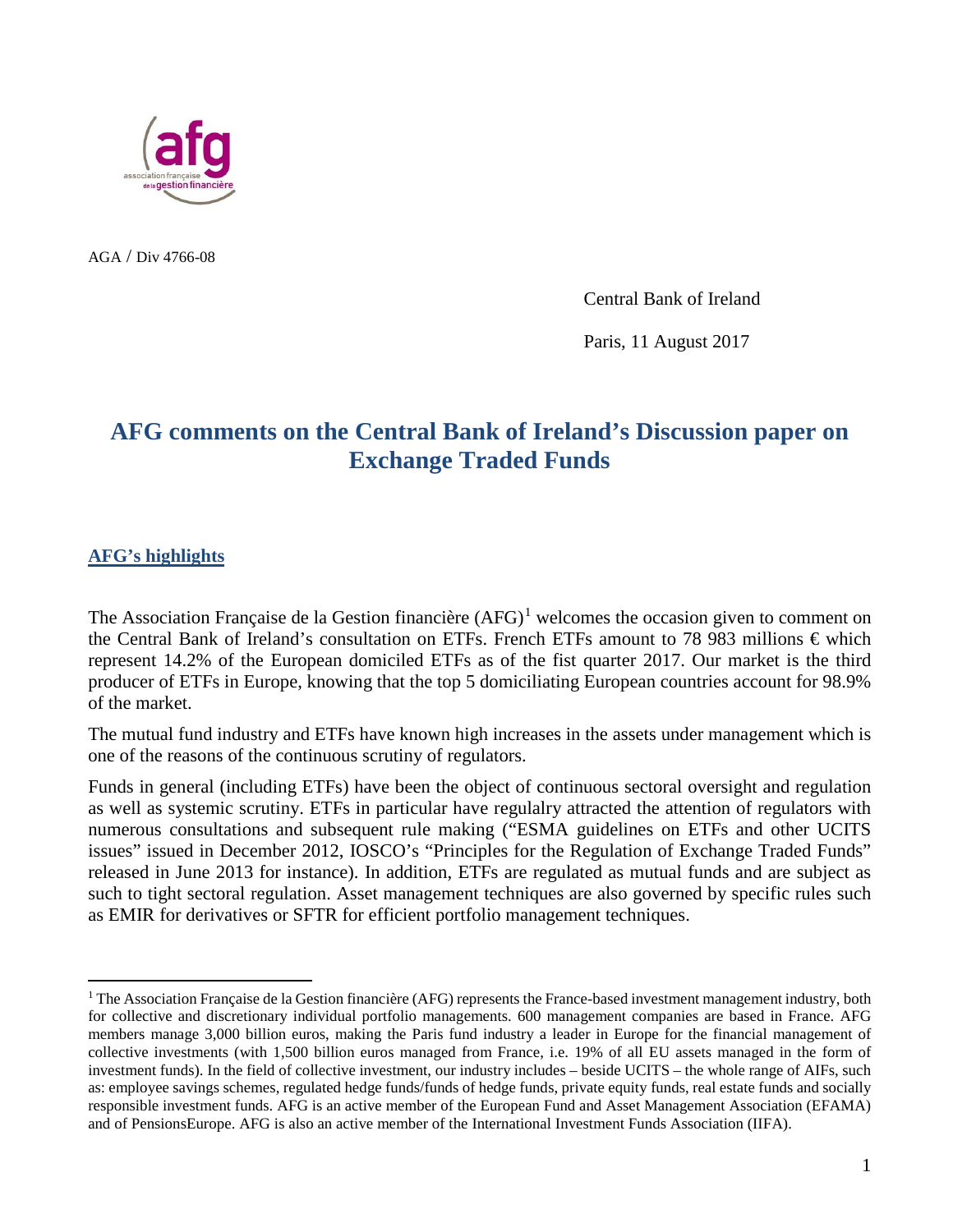AFG believes that continuous scrutiny is welcome to check/understand the market evolution and eventually help ensure that no new issues arrised within the time passing. This means that we believe that at this stage there is no need in the European ETF space of further rule making. AFG strongly encourages regulators to envisage, especially in our domain which is overly regulated, such scrutiny/discussion as a check tool that may very well necessitate no action. We also believe that asset management techniques used by European funds (including ETFs) such as swap/synthetic structures or security lending schemes are now well known and constitue subjects that have been already explored in the past. We do not see any merit in potential reopening of discussions of such aspects.

Regarding more specifically matters dealt in the current DP, our members express the following main remarks:

- $\triangleright$  Our members note that the DP is based on academic research work and that it includes lots of examples and statements. However, conclusions seem not to be always drawn in relation to the topic analysed and thus appear to be disproportionate to the purported issue. This is the case for some topics (especially section 1) where no clear conclusion emerges from the CBI analysis (it seems indeed there is no issue) but CBI suggests all the same some regulatory evolutions with no clear link with the analysed topic.
- $\triangleright$  AFG observes that CBI mentions issues that have already been analysed and regulated recently by the European regulators (for instance "ESMA Guidelines on ETFs and other UCITS issues" as of December 2012). While it may be useful to depict all aspects so as to get the "big picture" on ETFs, the industry does not see any merit to go further and "re-open" for discussion some unnecessary debates (from instance liquidity and correlation issues for collateral, or risks within physical and swap-based ETFs).
- $\triangleright$  Regarding the analysis of ETF structures (Section 2), our members would like to highlight that the paper gives the impression of imbalance in the way physical and synthetic ETFs are analysed, which would be detrimental to the comprehension of the aforementioned ETF structures. Indeed, in comparison to swaps, there is less mention of securities lending (mentioned once with the same concern as forex hedging techniques) and its impact in terms of risks and liquidity. We all know that securities lending is an important management activity that needs to be analysed in the same way as the use of derivatives in a swap-based ETF. As ESMA concluded in the ESMA's 2012 Guidelines, both physical and swap-based replications have to be analysed in parallel. We strongly believe there is no need of new regulatory safeguards, but if decided, there should be an equivalent effect for both derivatives structures and those using securities lending.
	- o Counterparty risk has to be emphasized in the same way for both replications. A distortion of treatment might lead to a wrong understanding of risks by the investors. For the sake of example, in § 88-89 (Section 2), the risk of under-collateralization is only mentioned in a synthetic model, whereas this risk is shared also in the physical replication, where securities lending can represent up to 100 per cent of the net asset value of many EUdomiciled ETFs. Similarly, the risk of permanent capital impairment noted in § 90 is not only related to synthetic ETF but also and in the same extent to physical ETFs.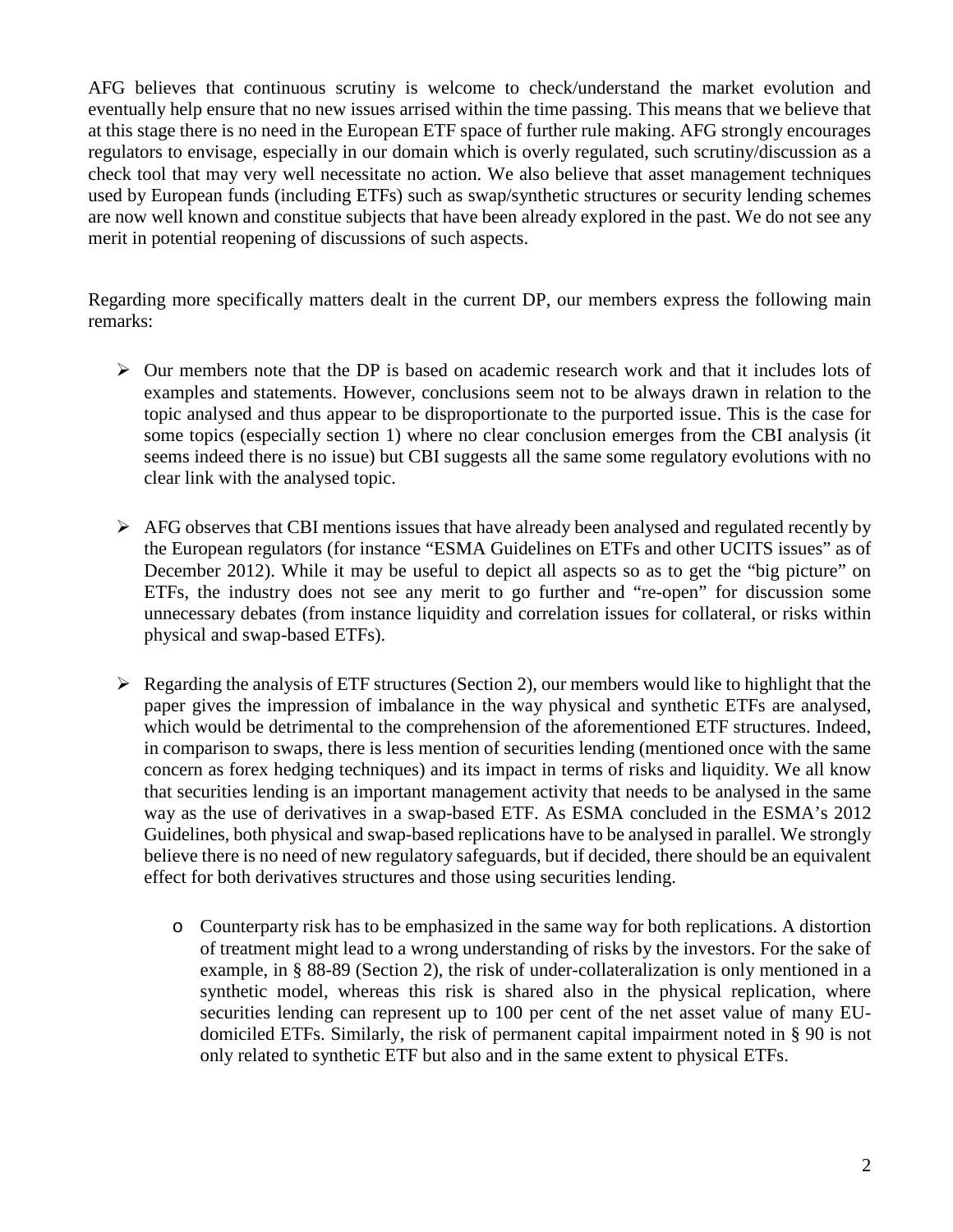- o Collateral risk as highlighted in § 101 is to same way and extent linked both to physical and synthetic ETFs. Then, why elaborating on the collateral risk raised from swap models while ignoring a description of the risks connected to physical models? It is another illustration of the impression given by the DP's wording of a certain unequal and discriminatory treatment between synthetic and physical models. Similarly, in § 114, the risk of correlation of the collateral received by the ETF from the counterparty is only seen by the CBI as being linked to unfunded swaps, whereas this risk exists also in the physical replication.
- o Liquidation of the collateral in case of failure of the counterparty as described in § 115 and 116 is not only an option in the case of synthetic ETFs but also an option for physical ETFs entering into securities lending transactions.
- $\triangleright$  ETFs are based on an index. The DP does not elaborate enough about the index aspects such as composition, quality, liquidity etc., and our members think those are issues to look at. For instance, the liquidity of the underlying is key. An ETF does not give any additional liquidity guarantee on the ETF underlying ("Liquidity at all costs" does not exist).
- $\triangleright$  It should be mentioned that spreads change over time. Also, from an economic perspective, they represent transaction related costs similar to those accounted for in entry/exit fees or swing pricing.

## **Please see hereafter our members' remarks by section:**

# **Section I**

### **A. Is public disclosure of the identity of APs and OLPs of an ETF of benefit and should regulators have a clearer view of the interconnectedness of the AP / OLP ecosystem? Should remuneration models of OLPs (and if relevant APs) be disclosed?**

The list of APs, OLPs and other market makers is already public. ETF providers do publish this information on marketing materials and/or on their websites. ETF providers usually have a large number of APs, OLPs and market makers (for instance one of our members has currently more than 50).

Our members definitely reject the disclosure of remuneration data for several reasons among which:

- it is not a cost paid by the final investor as listing costs (including OLP remuneration) are borne by the asset manager (who appoints a market maker (OLP) to list and provide bid/offer quotes for its products);
- the remuneration may change over time;
- the model may vary from one provider to another.

In addition, with synthetic ETF the main OLP may also be the main swap counterparty of the ETF and in this case for example interconnectedness between this OLP and the fund (i.e. OLP being the swap counterparty) is a good thing : as the swap counterparty, the OLP has an incentive to offer tight bid/offer spread.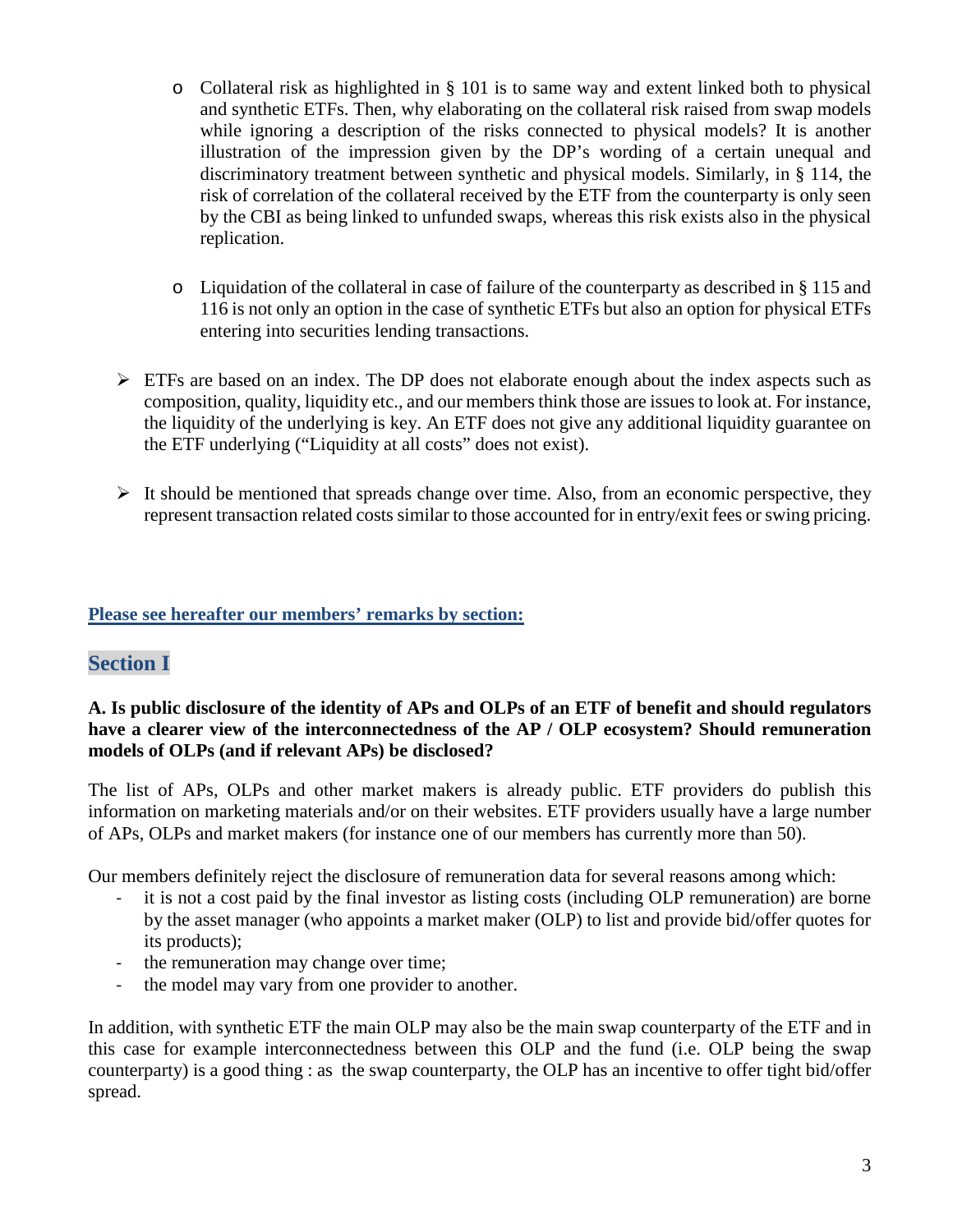Public disclosure of the identity of APs and OLPs is not a problem as such. It could be seen as an improvement of ETF transparency, which is positive from an ETF provider's perspective.

Regarding interconnectedness of the Authorized Participants and the Official Liquidity Provider ecosystem, we agree with the distinction made in the discussion paper.

We think that OLP should also have an AP status. Indeed, the situation that should be avoided would be the one in which OLPs would not be able to access the primary market..

Finally, regarding remuneration models, we see no added value in making them public. Indeed, it is suitable to maintain confidentiality on these elements that have no impact on the costs borne by final investors. Therefore, transparency here seems neither useful, nor appropriate.

### **B. Transparency is described as the feature which enables a tight secondary market price (by comparison to net asset value) to be maintained. It also provides certainty to investors in terms of exposure achieved through the ETF. It might be the case that there are other mechanisms which achieve the same goal as transparency? If ETFs are not transparent does this have unintended consequences?**

We certainly see merit in transparency. However, regarding portfolio composition of ETFs, we would like to underline that complete transparency is not necessarily suitable, notably on actively managed ETFs. For passively managed ones, transparency is granted at the index level. Complete transparency should only be granted to final investor on exposure and costs of the ETF. However, we may see merit in providing APs and OLPs with a higher degree of transparency on other issues in order to ensure an optimal functioning of the ETF's setup, in the interest of final investors.

### **C. Is the idea of secondary market investors dealing directly with an ETF when the AP arrangements breakdown unworkable in practice or unnecessary? Is there a better way of enabling secondary market investors to dispose of their ETF shares at a price close to the next calculated net asset value when secondary market liquidity is impaired?**

This idea, which is already technically implemented through ESMA's guidelines appears to be positive even if it is complex to implement in practice. However, it should be kept in mind that such a mechanism would be useful to face technical issues blocking the secondary market, but would not solve issues arising due to liquidity issues on the underlying securities of an ETF.

### **D**. **Should ETFs warn investors that the ETF may temporarily become a closed-ended fund in certain market conditions? Would requiring an ETF to remain open-ended in a stressed market be disadvantageous to existing investors or have other unintended consequences?**

ETFs are by nature open-ended funds providing exposure to a basket of underlying securities. Should these securities no longer be tradable under certain market conditions, the transfer of liquidity operated at the primary market level by the creation/redemption mechanism could no longer take place. It would therefore be detrimental to existing investors that the fund remains open-ended, given that creations could no longer be covered by the purchase of underlying securities (and/or redemptions can no longer be covered by the sale of these securities) because of the lack of tradable prices.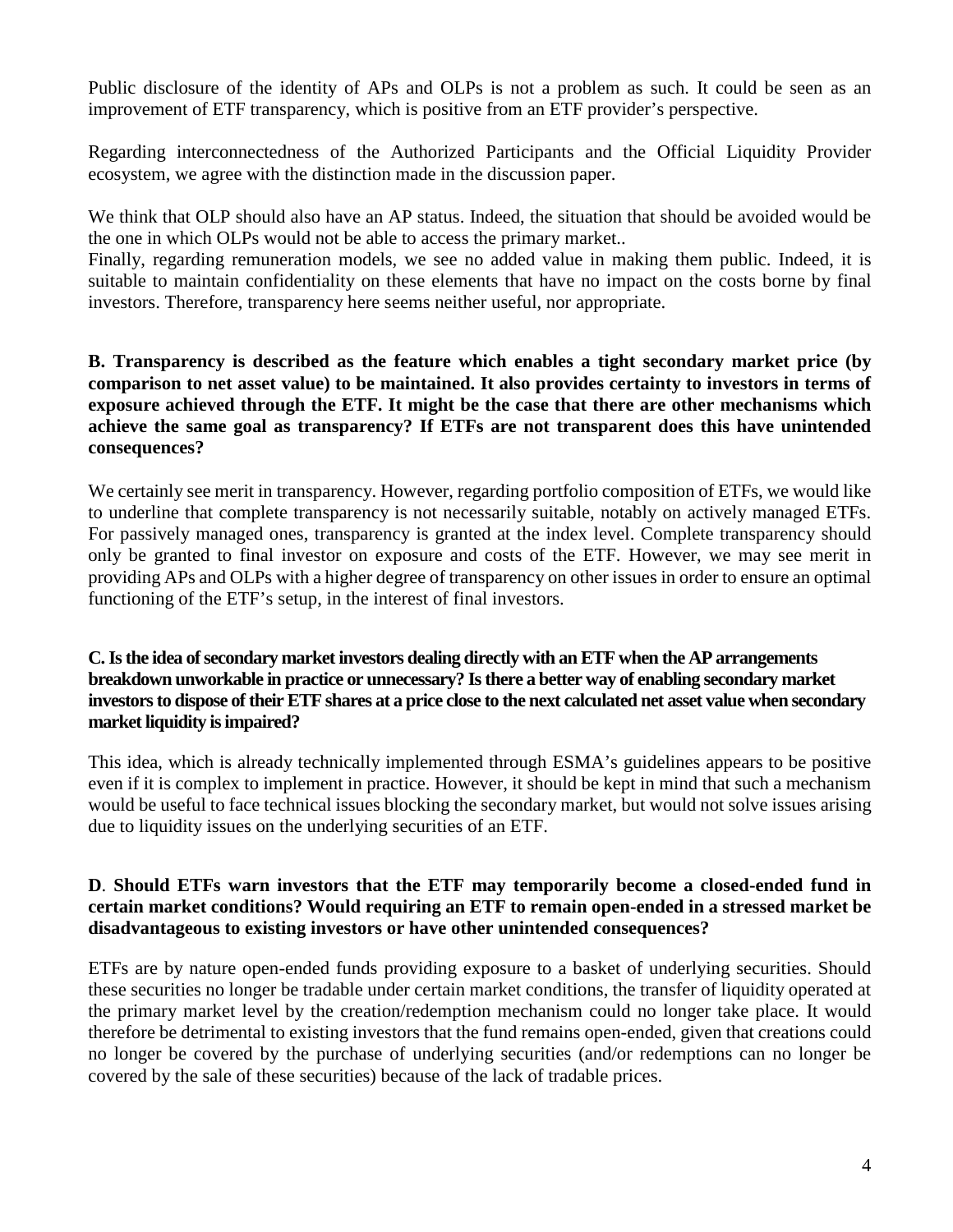Under market conditions negatively impacting the liquidity of underlying instruments, or causing these to be no longer tradable, it is natural that the ETF becomes a closed-ended fund – until conditions return to normal or the fund can be liquidated.

Investors should be made aware that such a situation can arise. Our members have already introduced such disclosures in the prospectus, which detail for instance that under certain market circumstances no Net Asset Value will be published for the fund, triggering in turn a suspension of creations and redemptions. As mentioned under question N below, and for the avoidance of doubt, it should always be kept in mind that an ETF manager is not in a position to be responsible in case of secondary market disruption. In such a context, the asset manager, pursuant to ESMA guidelines (2014/937) could only be in a position to accept subscription and redemption orders from final investors.

## **E**. **Is it correct to permit share classes to be structured having regard to the operational concerns of APs and the impact this may have on secondary market pricing? Are there factors (other than those noted above) that could be relevant to ETF structuring?**

Such flexibility is welcome from our point of view, as it may improve functioning of the ETF without disrupting the necessary fair treatment between shareholders.

### **F. What are the benefits or disadvantages of permitting listed and unlisted share classes within the same investment fund? Do listed and unlisted share classes create unfairness as between investors in the same investment fund and if so, can these be mitigated or addressed?**

Here again, flexibility is welcome and we see no inconvenience in permitting listed share-classes and unlisted ones within the same fund. Fair treatment between shareholders is granted as long as shareholders invested within the same share class are equally treated in equivalent circumstances. On the contrary, investors in different share classes may receive different treatment in some aspects, in accordance with the legal documentation of the fund.

# **Section II**

### **G. Are conflicts of interest rules effective for dealing with concentrations of activities within an ETF provider's financial group (e.g. group entities could act as promoter, investment manager, AP and swap counterparty or SFT counterparty)? Are other approaches worthy of consideration?**

Already existing rules on conflicts of interest are effective for all types of funds, ETFs included. These entities (ETF promoter, AP, swap counterparty etc.) refer to very distinct activities inside each group and their organization does not engender new potential risks of conflicts of interests than already analyzed by the European regulators. Transparency is given to investors on the entities that interact to ensure the ETF's functioning.

UCITS legal frameworks, ESMA Guidelines on ETFs and other UCITS and EMIR/SFTR regulations already regulate the European ETF business. Conflicts of interest have been strictly regulated by the UCITS regulations, in particular potential conflicts of interests between manager/swap counterparty/lending agent is managed and properly mitigated by the best execution obligation.

ETF asset managers are regulated entities that have to comply with strict best execution rules. Swap counterparties are selected through a Request for Proposal - RFP (that encompasses the swap aspect but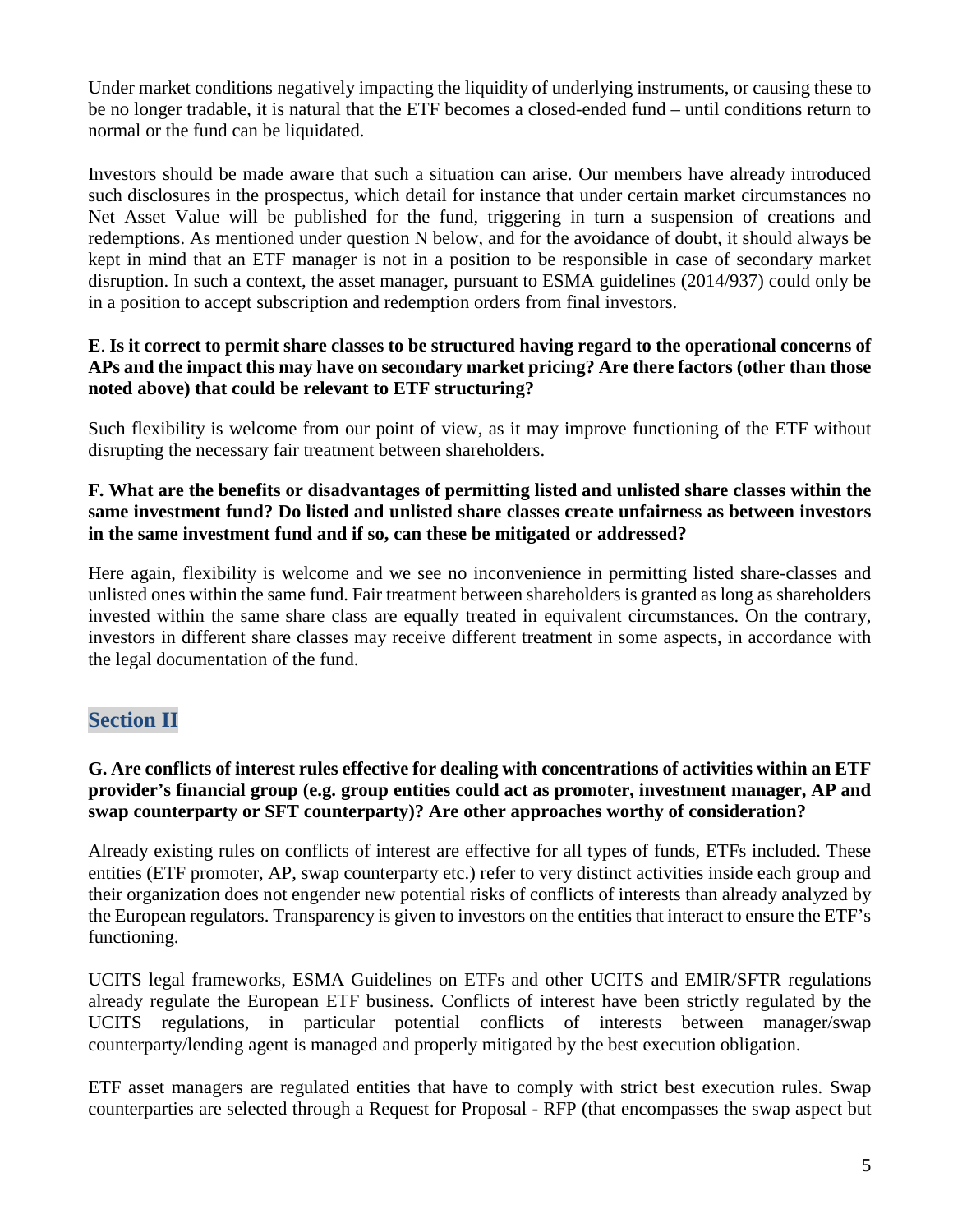may also include other services such as market making as the case may be), and entities are selected on numerous criteria so as to ensure investors' best interests and accordingly with best execution principle described by the asset manager. The fund legal documentation (fund's prospectus for instance) mentions the RFP procedure and the swap counterparty selection process is disclosed either in the prospectus or on the asset manager website.

In addition, we would like to insist on the fact that ETF providers have put in place internal guidelines in terms of risks management as well as disclosure to investors (management rules, securities lending policy, swap management, risks data etc.) on their website. In addition to the applicable regulations, ETF providers apply self-imposed best practices. Indeed, ETF providers improved their disclosure rules and practices over time, so as to take clients' expectations into consideration. The ETF space is a highly competitive sector leading the ETF providers to constantly adapt to the ETF market needs and apply a high degree of transparency.

### **H. Are multiple counterparties necessary, or appropriate for ETFs? Could they expose ETFs to unintended risks and consequences?**

AFG members believe there is no specific issue relative to the number of counterparties nor unintended risks.

First, because counterparties' issues ultimately refer to counterparty risk. On that field, several regulations are in place, including the recent implemented EMIR regulation that is meant to reduce counterparty risk.

Synthetic ETF providers choose their swap counterparties through a best selection/execution process (RFP). These counterparties (even single counterparties sometimes) are high quality counterparties with a high rating. In addition, synthetic ETF providers may have set internal rules in terms of swap management and disclosure, such as:

- daily reset: where the counterparty risk level is set at zero each end of day (whereas UCITS requires to apply a 10% limit per counterparty) with assets' buying/selling in order to reach this target
- disclosure of the assets of the fund
- strict guidelines in terms of assets quality (application of the ESMA's Guidelines pertaining to items such as quality, liquidity, daily pricing, diversification).

These best practices lower the risk to a minimum, going beyond what is required. In unfunded swaps, the structure used by AFG members, ETFs' assets bought/sold from/to the swap counterparty/ies belong to the fund and are kept on segregated accounts at the custodian.

**I. Some academic research suggests that if a synthetic ETF experiences counterparty default, the synthetic ETF is more likely to be able to deliver the performance of its underlying index if the collateral received is correlated to that index. Should collateral received (where a funded model is used) or securities purchased (where an unfunded model is used) be correlated to the index being tracked? Is this practical, particularly for example where the index tracked by an ETF is comprised of securities which may be relatively expensive to access? Is collateral quality sufficiently regulated and disclosed?**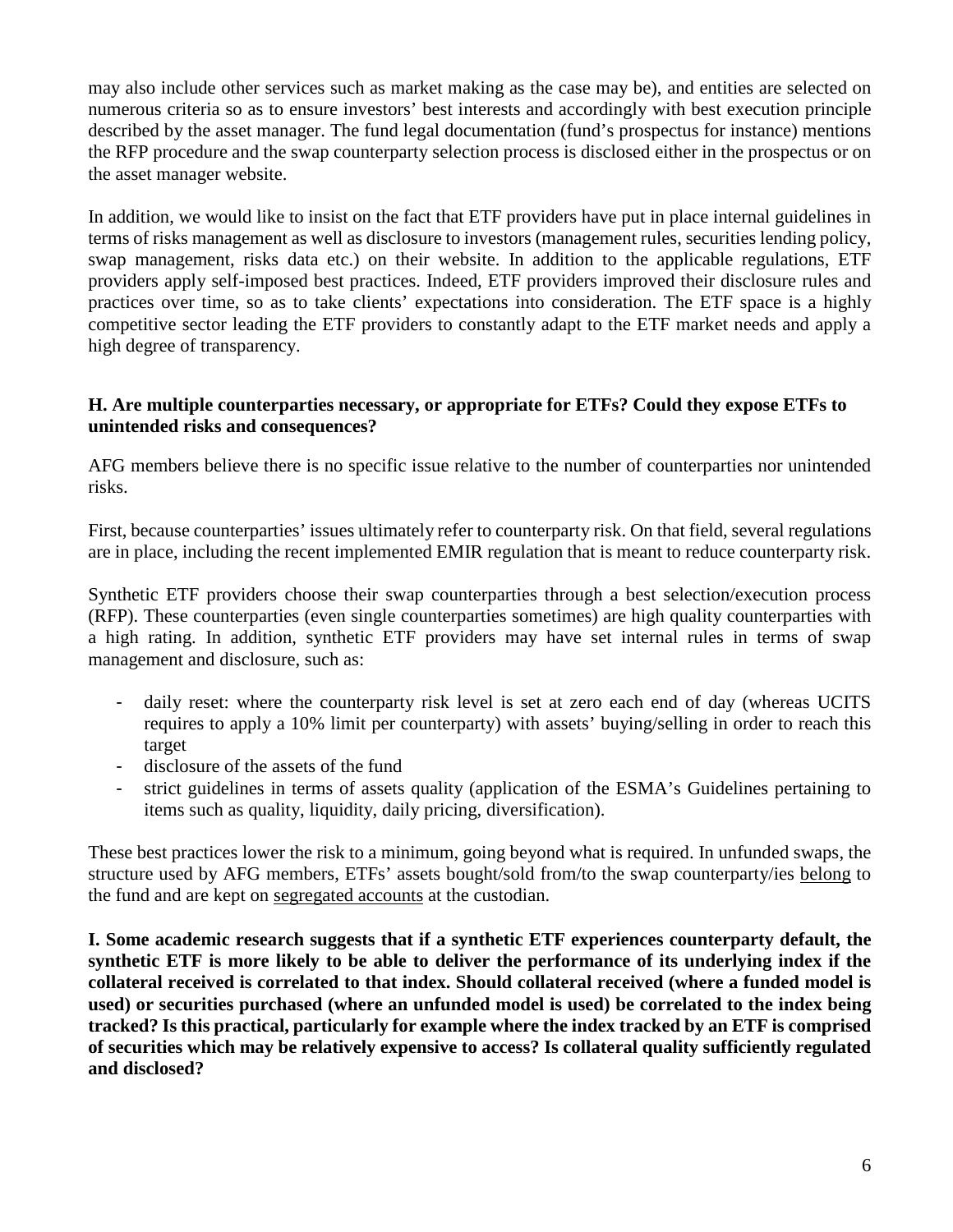First of all, it has to be mentioned that the idea of requiring correlation between collateral received and the index was introduced in ESMA's Consultation Paper of Sept. 2011 but it was finally abandoned: it clearly appeared that such correlation did not bring additional security to the existing requirements. Moreover, requiring a correlation between collateral and index would jeopardize the benefit of using portfolio management/optimization techniques. In case of securities lending transactions (used by physical ETFs), the benefit of the securities lending would be lost if securities received as collateral by the fund were identical or similar to those lent. The same applies for synthetic ETFs: Outperformance generated by total return swap would be alleviated or aborted with no added benefit.

As of today we do not consider that provisions on the quality and the type of assets constituting the collateral should be further developed as proposed by the CBI. ESMA Guidelines already provide for stringent collateral requirements for UCITS, and we consider that they are sufficient.

Secondly, it is important to remind that counterparty risk is present in both ETF structures: with the use of securities lending in physical ETFs and with the use of the total return swap in synthetic ETFs. As with any efficient portfolio technique used by funds, the collateral received with these OTC transactions represents a second layer defense, a 'safety portfolio' that is meant to be sold immediately in case of the OTC counterparty's default. Obviously, this applies to a swap but also to a securities lending transaction. Therefore, the analysis and correlation proposal underlined in the DP is flawed and has no meaning if understood as a specific case for synthetic ETFs. We fully disagree with considering only synthetic ETFs in this approach.

All that said, what is the purpose of collateral? Collateral is provided to secure a claim and should not be confused with portfolio assets. Collateral is not meant to become a portfolio asset and is expected to be highly liquid since it has to be sold quickly and efficiently.

Let's take the case of a non-investment grade bond AIF that uses EPMs such as reverse repos. No one would expect in a high yield debt portfolio to secure a reverse repo with high yield debt merely because the fund is invested in HY or junk bonds.

The correlation issue of the collateral is linked with the counterparty, because a high correlation would de facto limit the second layer security offered by the concept of collateral. Requiring correlation between the assets of the portfolio and the collateral is in fact requiring roughly the same thing on both sides of the deal. This changes radically the economy of the instrument.

The ESMA Guidelines on ETFs and other UCITS issued in 2012 defined a list of criteria applicable to all collateral of UCITS funds in box 43, both for OTC derivatives and securities lending transactions: liquidity, valuation, issuer credit liquidity, diversification and correlation. It is stated that "*the collateral received by the UCITS should be issued by an entity that is independent from the counterparty and is expected not to display a high correlation with the performance of the counterparty"*. We fully agree with this requirement since the risk relies on the economic direct link with the counterparty.

Now, what are the risks of having collateral that differs very much from the index portfolio? There is only one risk: the risk of not respecting the counterparty risk limit: if the market moves in different directions very strongly, the counterparty risk limits (5% or 10% by counterparty) could be breached. In fact, counterparty risk limits create an incentive for the ETF manager to request some collateral that is well correlated to the index that is replicated. And we see that in practice: equity ETFs have collateral equity, bond ETF have bond collateral. There could be some natural tendency to use collateral that is correlated to the index that is replicated, but in no case this should be a requirement.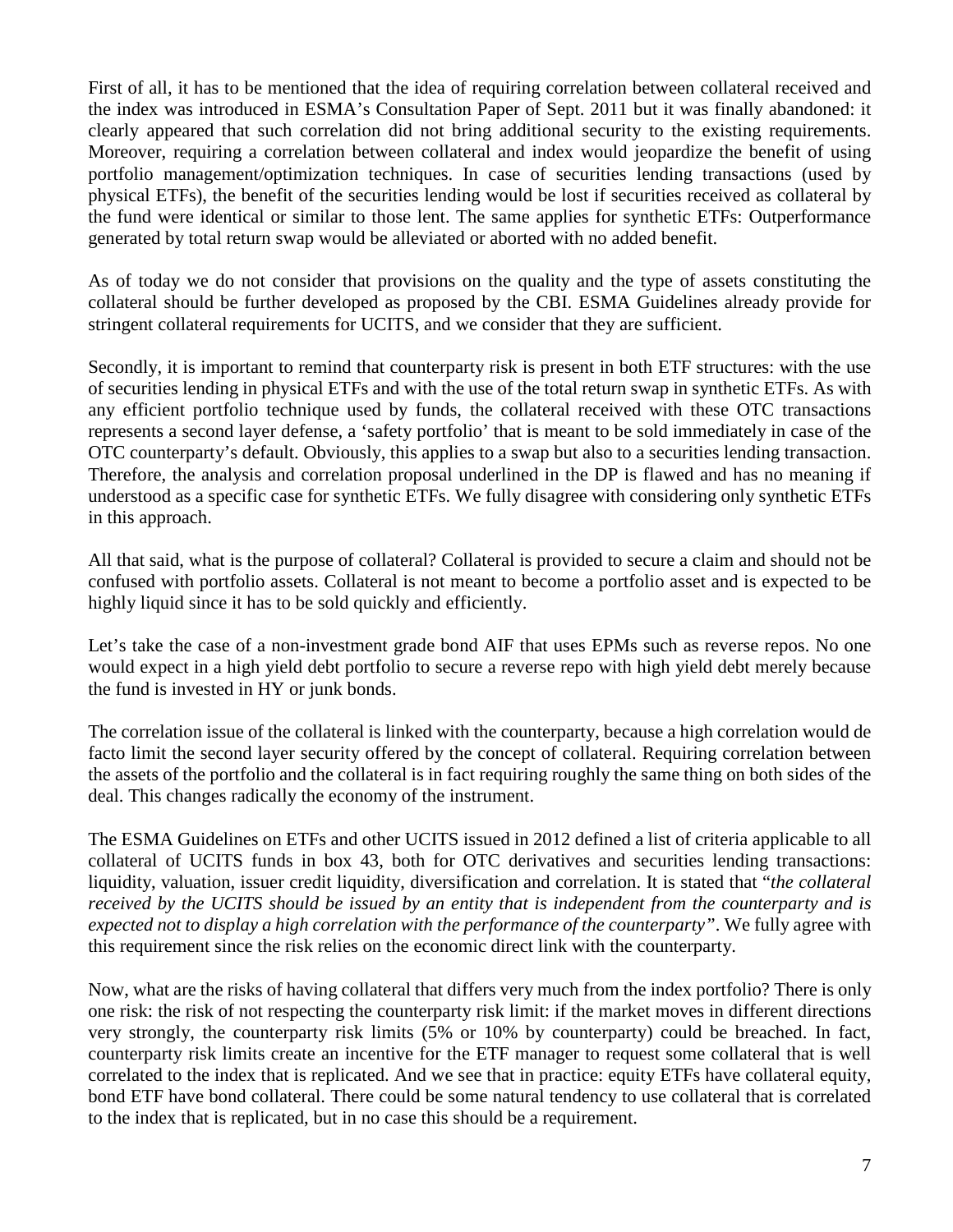Regulations in terms of correlation could have a negative effect, because it is in the best interest of investors to give the manager some flexibility in order to optimize the return of his fund. For example, in a securities lending transaction, the fund manager may prefer, in some instances, in order to respect the counterparty limits at all times, to have some over-collateralization, but some badly correlated assets. For another fund, the fund manager may prefer to have well correlated asset, but to be closer to the counterparty limit.

It is also not always possible to have a collateral that is close to the index. For example, this is not possible for commodities indices (according to UCITS diversification rules). There are also cases where it may be easier and preferred by investors, to have a collateral that is not linked to the index; for example, in ETFs indexed on emerging markets indices. In this case having a correlated collateral consisting of emerging securities would significantly increase costs and risks. There are also often tax considerations to take into consideration and that make it more appropriate to use a specific collateral.

We strongly believe that the current regulation on these matters are sufficient. If nevertheless collateral rules were to be further developed, the only sensible requirement could be that the collateral should at least be of an equivalent or better quality than that of the index being tracked. In this situation, an ETF tracking an emerging market index could have collateral comprising the securities from the same index or developed market securities but at the same time an ETF tracking a developed market index could not be backed by collateral comprising emerging market securities.

Finally, there is no reason and no added value in making a case of synthetic ETFs nor adding rules on the management of collateral. There are sufficient regulatory safeguards.

# **Section III**

### **J. Are active strategies appropriate for "housing" in an ETF structure and if so, is there a limit to the type of strategy that would be appropriate? If the ETF structure provides opportunities for managers to achieve scale is there a downside to this where the strategy is active (or, if scale is achieved, its potential impact is not otherwise capable of being ascertained)?**

Our members think active strategies may be "housed" in an ETF structure. It should be underlined that the European regulatory authorities, (ESMA in particular), share this view. Indeed, ESMA's guidelines (2014/937) clearly state that it is possible to create actively managed ETFs. Regarding the possible limits in terms of types of strategies, our members' view is that it is the asset manager's role and responsibility to determine whether or not a strategy can be implemented through an ETF structure. One of the key elements to be taken into consideration should be the liquidity of the assets in which the ETF invests.

### **K. Similar to the question posed in Section I, is portfolio transparency fundamental to the nature of an ETF or are there are other mechanisms which achieve the same goal as transparency? In the context of an active ETF, is transparency essential in order to achieve a liquid market and to facilitate efficiency in pricing?**

Portfolio transparency should be given by the asset manager to the market makers and to the relevant regulators. Indeed, the necessity of such transparency towards regulators cannot be contested. Transparency is also needed by the market makers in order for them to be able to fulfill their own obligations towards trading venues on which they ensure the ETF's liquidity.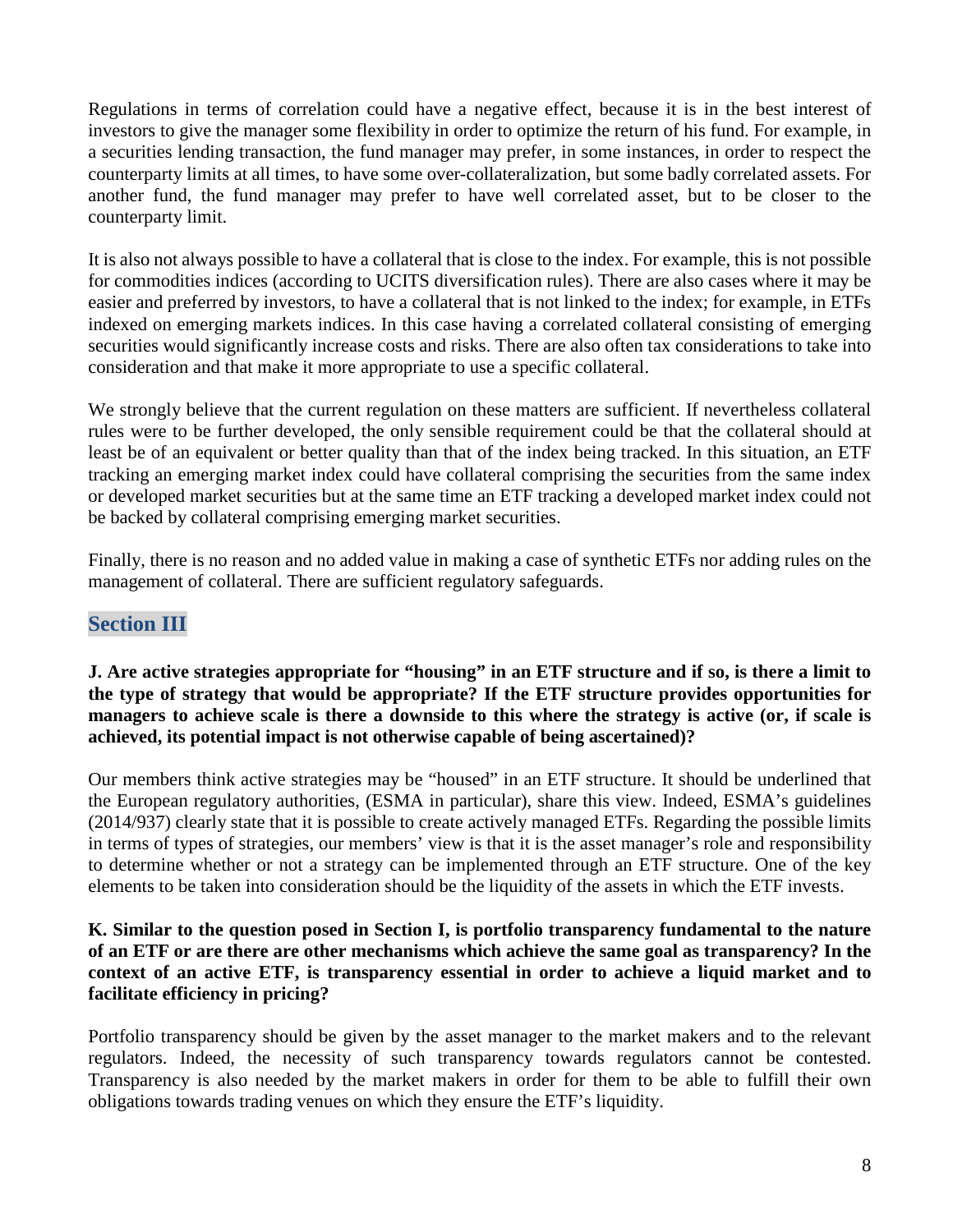Still, it is not suitable at all to provide full portfolio transparency to final investors or to the public. It should be kept in mind that active strategies are based on a fund manager inner conviction and skill (can be considered as his intellectual property) and should not be made fully transparent.

### **Section IV**

**L. Some commentators are concerned that ETFs are tracking indices of underlying stocks which are not sufficiently liquid to match the intra-day liquidity on the secondary market which the ETF offers. This statement is quite simplistic and does not, for example, reflect that there may be much secondary market activity but very little primary market activity. UCITS, including UCITS ETFs, are subject to general liquidity management rules which should ensure that ETFs track indices of underlying stocks that are sufficiently liquid to allow the ETF to meet creation and redemption requests. Is this sufficient? What liquidity practices do ETFs follow? Are there other practices that might be appropriate for ETFs?** 

As correctly pointed out in the paper, the key element of ETFs in this regard is the AP mechanism, allowing liquidity transmission between ETFs and underlying securities. We deem the UCITS rules to be sufficient in that regard.

**M. One of the potential impacts from greater investment in index-tracking ETFs is decreased informational efficiency of underlying securities as well as increased non-fundamental volatility of underlying securities. However, these may not be risks** *per se* **or, at any rate, may not be risks that ETF providers or regulators can mitigate, manage or eliminate. Is this assessment correct or could measures be taken to address this impact?** 

Liquidity is indeed a complex concept and assessing the liquidity impact of ETFs/index/beta directional funds globally may be difficult.

Our members agree with the DP's remark that there is no conclusive evidence at this stage of the impact of ETFs on informational efficiency or non-fundamental volatility. In addition, ETFs would not be any different from much larger index funds in that regard, and should be looked at in a similar light.

**N. One of the key issues in the context of support by ETF providers is investor expectation. Investors' views about purchasing ETFs and their ability to sell may be informed by whether or not the ETF provider will support the ETF in the face of stress events. There are, however, divergent views amongst ETF providers as to whether they would support their ETFs. Is provider support a desirable objective?** 

First, AFG members would require clarification on what "support" means: what features does CBI consider under this wording? To support the market making activity (in finding other market makers/APS) in case of stressed markets? Or to find an alternative way of disposing ETFs units to the asset manager if there is no secondary market? Or to provide a kind of financial guarantee to ETF investors if there is a fail/default of an entity in the "ETF chain/ecosystem"? Our members think that this section is somewhat unclear.

Second, recent regulations such as EMIR and SFTR help dealing with liquidity risks for ETFs in case of the counterparty's default.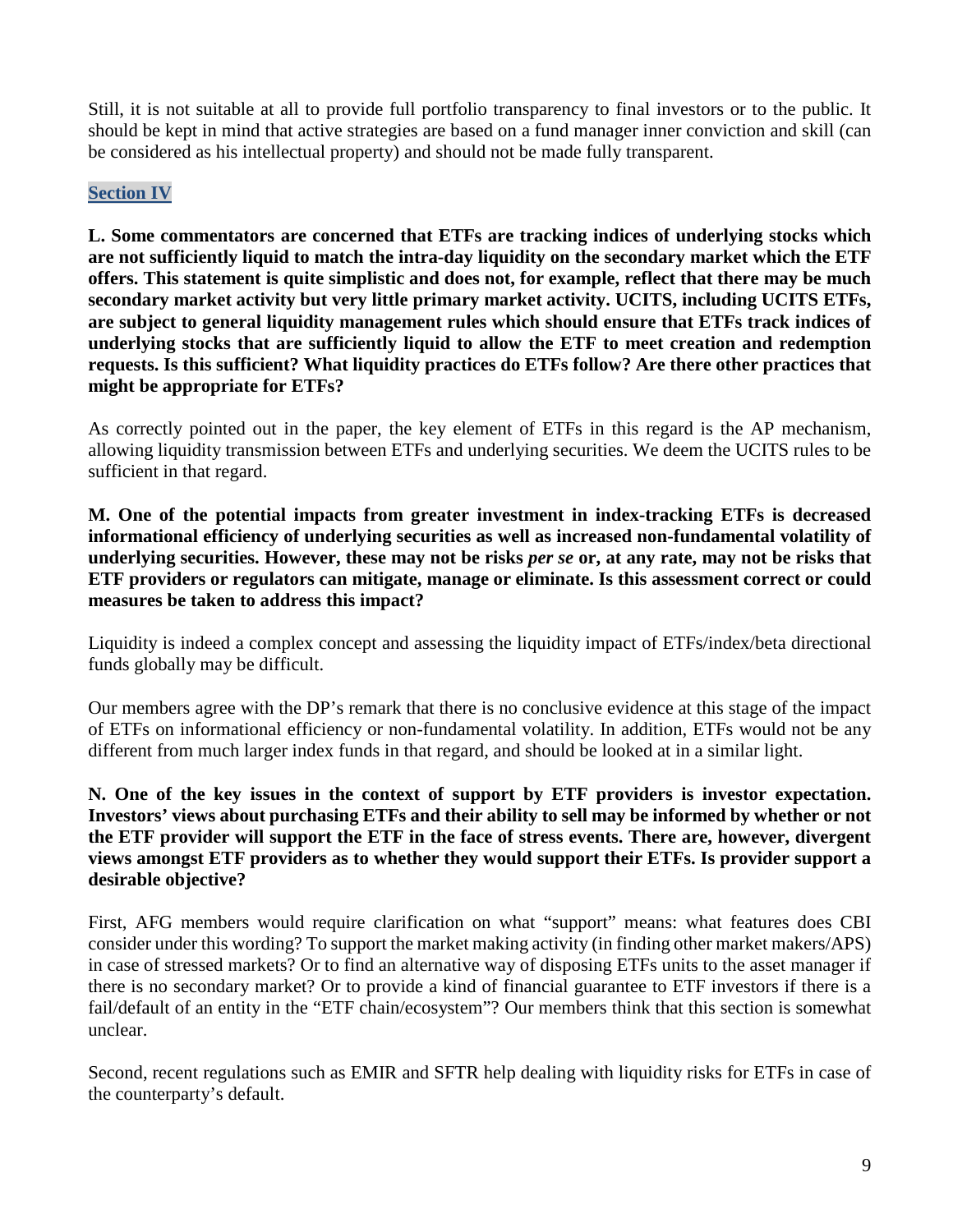If regulatory safeguards were to be envisaged, it should be kept in mind that secondary markets are in no way under the asset manager's responsibility. Indeed, trading venues on which ETFs are traded should remain fully responsible for these aspects, and therefore should ensure they have satisfying and secure rules in this regard.

Last, it should be reminded that ETFs, like any other investment management fund<sup>[2](#page-9-0)</sup>, are not "guaranteed" funds as the investor bears the market risk. They do not benefit from a "sponsor support" and no "promise" of that kind is given to the investor. AFG believes that there is no step-in risk in regulated funds (as ETFs are).

In this respect, we would like to recall that asset managers act as agents for clients that pay them to run their money according to the risk/return profile they agree upon. It is the "promise" of the fund, its investment objective that informs investors on the risks they take. This means there is no risk on the balance sheet of the asset manager. AFG advocates strongly that the bulk of asset management funds do not constitute a case for step-in risk. European funds (such as UCITS / locally regulated AIFs such as money market funds or ETFs) benefit from tight rules (valuation, investment management and risk spreading ratios, asset eligibility restrictions, reporting and disclosure requirements etc) that are highly protective for investors and cannot be considered as "shadow banking".

### **Section V**

**O. The Central Bank is primarily interested in risks associated with Irish authorised ETFs and European ETFs more generally yet much of the available academic literature, analysis and data relates to US ETFs. The concern is that any analysis of Irish authorised and European ETFs may be adversely affected by reliance on US-centric materials. Is this valid? Are Stakeholders aware of EU ETF specific information that might lead to different conclusions? Will MIFID II resolve these data issues?** 

AFG members clarify that US and European ETFs work differently on certain aspects. As a general remark, and as mentioned in the answer to question P below, it can be considered that UCITS and MIFID regulatory frameworks create a satisfying level of investor protection. More specifically, regarding MIFID 2 evolutions, they can be expected as having positive impact on ETF market in the European Union, notably in terms of data transparency.

### **P. Does the nature of an ETF have peculiarities (and therefore risks) that neither the UCITS nor MiFID regulatory frameworks, either in isolation or in conjunction, address and which we have not examined here?**

We consider that the above mentioned pieces of regulation, taken either in isolation or in conjunction, properly address risks related UCITS funds in general, and ETFs in particular. We also would like to underline that in our view the present discussion paper globally examines all relevant topics related to ETFs.

<span id="page-9-0"></span><sup>&</sup>lt;sup>2</sup> AFG would like to recall that this aspect of « sponsor support » has been analysed in depth with money market funds and that the European co-legislators decided with the Money Market Fund Regulation released on 30 June this year to ban any such « sponsor support » so that investors do not rely on a false impression of « implicit guarantee » on the fund. Investors in mutual funds (unless they exceptionally offer an explicit guarantee given by a third party entity prudentially regulated) should always understand that market risks are borne by them.